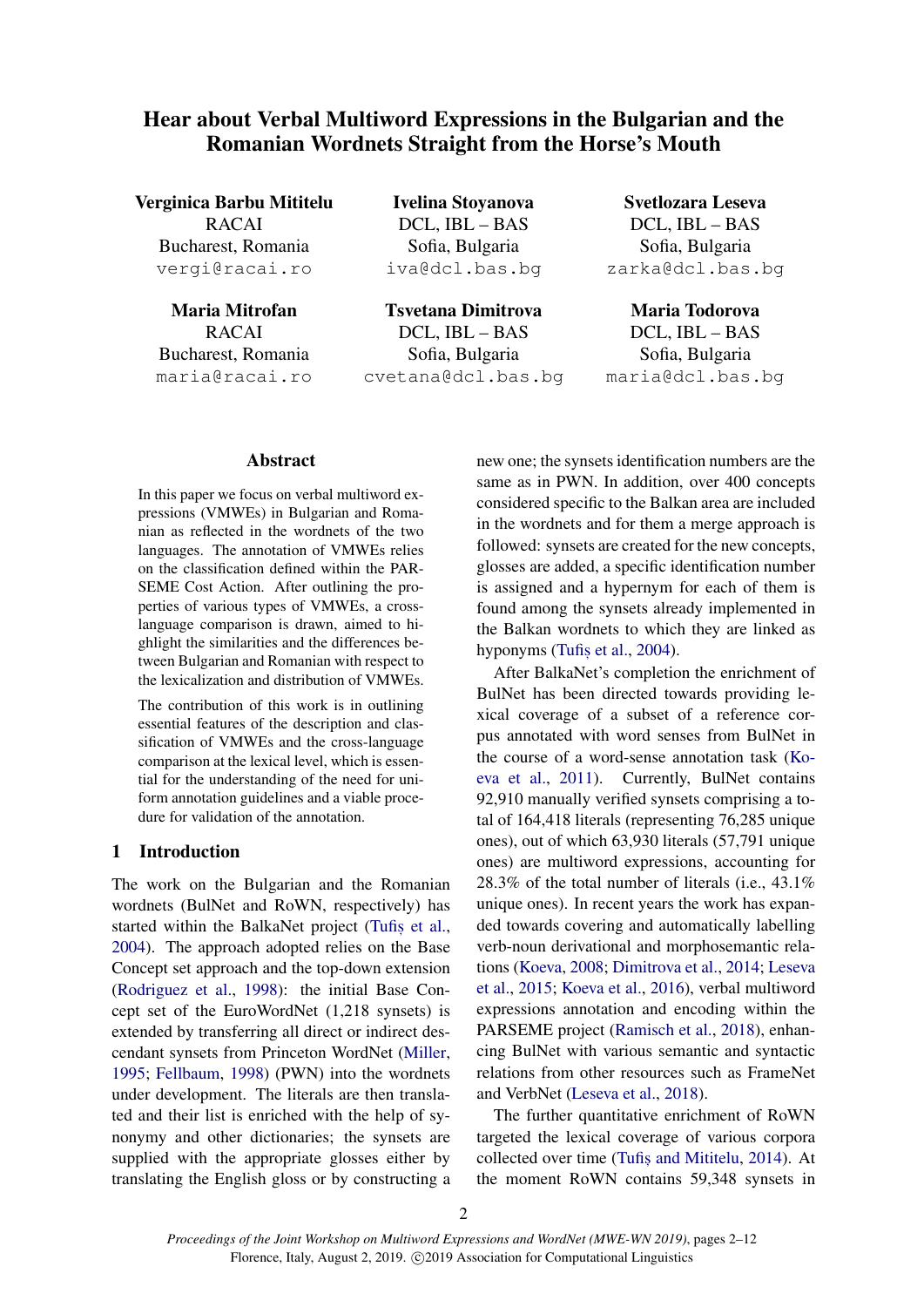which 85,277 literals (representing 50,480 unique ones) occur, out of which 20,031 (i.e., 17,816 unique ones) are multiword literals, accounting for 23.5% of the total number of literals (i.e., 35.3% unique ones). The qualitative enrichment focused on in-line importing of the SUMO/MILO concept labels [\(Niles and Pease,](#page-9-10) [2001\)](#page-9-10), connotation vec-tors for synsets (Tufis and Stefănescu, [2012\)](#page-10-2), derivational relations [\(Barbu Mititelu,](#page-8-0) [2013\)](#page-8-0) and annotation of verbal synsets with labels specific to various types of multiword expressions, adopting the same framework (the PARSEME annotation guidelines) [\(Barbu Mititelu and Mitrofan,](#page-9-11) [2019\)](#page-9-11).

A detailed overview of the work on the two wordnets individually and in parallel is provided in [\(Barbu Mititelu et al.,](#page-9-12) [2017\)](#page-9-12).

RoWN can be queried at [http://relate.](http://relate.racai.ro/) [racai.ro/](http://relate.racai.ro/), while the BulNet user interface <http://dcl.bas.bg/bulnet/> provides access to both BulNet and RoWN, among other languages, as well as parallel visualization of corresponding synsets in two wordnets [\(Rizov](#page-9-13) [et al.,](#page-9-13) [2015\)](#page-9-13).

In this paper we present the types of VMWEs existing in each language, as they are reflected in the respective corpora created within PARSEME (section [2\)](#page-1-0). We continue with the presentation of and quantitative data about the types of VMWEs in each of the two wordnets (section [3\)](#page-2-0). They constitute the basis for the comparative analysis of VMWEs (in section [4\)](#page-5-0), after which we draw the conclusions and envisage some directions for further work.

## <span id="page-1-0"></span>2 Bulgarian and Romanian VMWEs in the Multilingual PARSEME Corpus

The multilingual PARSEME Corpus (version 1.1) of verbal multiword expressions contains subcorpora for 20 languages in which verbal MWEs have been manually annotated according to universal guidelines [\(Ramisch et al.,](#page-9-8) [2018\)](#page-9-8). For most languages, morphological and syntactic annotation was provided, including parts of speech, lemmas, morphological features and/or syntactic dependencies.

## 2.1 Types of Annotated VMWEs

The types of VMWEs from the PARSEME classification [\(Savary et al.,](#page-10-3) [2018\)](#page-10-3) applicable to Bulgarian and/or Romanian are:

(1) universal categories, i.e., types of VMWEs existing in all natural languages (participating in the PARSEME corpus annotation action):

- light verb constructions (LVCs) are made up of a verb and a predicative noun (directly following the verb or being introduced by a preposition) [\(Tu and Roth,](#page-10-4) [2011;](#page-10-4) [Nagy et al.,](#page-9-14) [2013\)](#page-9-14). Depending on the semantics of the verb, two subtypes are identified:
	- LVC.full these are expressions in which the verb's contribution to the expression's semantics is (almost) null (we call the verb "light"), e.g., EN *pay a visit*, BG *davam podslon* (give shelter), RO *lua o decizie* (make a decision);
	- LVC.cause in these expressions the verb has a causative meaning, i.e. it identifies the subject as the cause or source of the event or state expressed by the noun in the expression, e.g., EN  $\alpha$ *grant rights*, BG *hvărlyam văv văztorg* (throw into rapture, "excite"), RO *da bătăi de cap* (give pains of head, "give headaches");
- verbal idioms  $(VIDs)$  they have a verb head and at least one dependent component, and their meaning is non-compositional to a certain degree [\(Sag et al.,](#page-9-15) [2002;](#page-9-15) [Baldwin](#page-8-1) [et al.,](#page-8-1) [2003;](#page-8-1) [Vincze et al.,](#page-10-5) [2012\)](#page-10-5), e.g., EN *kick the bucket*, BG *komandvam parada* (command the parade, "call the shots"), RO *trage pe sfoară* (pull on rope, "cheat");

(2) quasi-universal categories, i.e., existing only in some of the languages (in the PARSEME shared task annotation):

- inherently reflexive verbs  $(IRVs)$  these are verbs that are accompanied by a pronoun with a reflexive meaning (usually a clitic), e.g., EN *help oneself*, BG *usmihvam se* ("smile"), RO *se preface* ("pretend");
- inherently adpositional verbs  $(IAVs) a$ combination of a verb or a VMWE and a preposition or postposition that is either always required or changes the meaning of the verb significantly and is an idiosyncratic part of the VMWE, e.g., EN *rely on*, BG *zastavam zad* (stand behind, "support, back"). For Romanian, this category was not annotated, although the phenomenon is registered in the language: RO *consta ˆın/din* (consist of/in).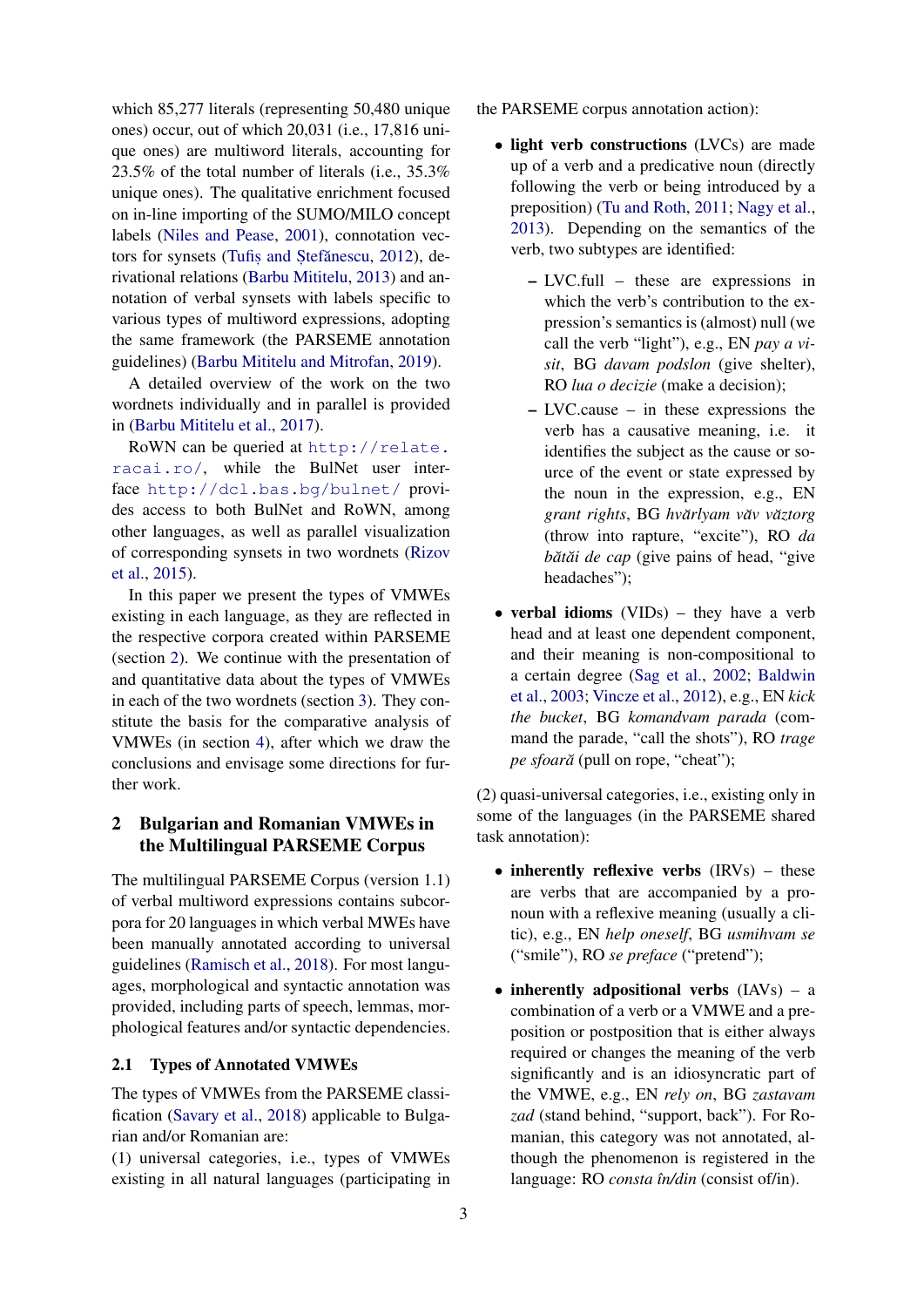#### 2.2 Corpora

Bulgarian and Romanian corpora were developed for both edition 1.0 [\(Savary et al.,](#page-10-6) [2017\)](#page-10-6) and edition 1.1 [\(Ramisch et al.,](#page-9-8) [2018\)](#page-9-8) of the PARSEME shared task on automatic identification of VMWEs, but the discussion here focuses on the latter edition, for which the guidelines were enhanced [\(Savary et al.,](#page-10-3) [2018\)](#page-10-3) and larger corpora were used as compared with the first edition.

The Bulgarian subcorpus consists of news articles and comprises 480,413 tokens in 21,599 sentences, covering 6,704 annotated VMWEs. The Romanian corpus is also compiled of journalistic texts, containing 56,703 sentences with 1,015,623 tokens and with 5,891 VMWEs annotated. We can notice the higher density of VMWEs in the Bulgarian corpus in comparison with the Romanian one (see discussion below, subsection [3.2\)](#page-3-0).

Both annotated corpora are available for download and use under the Creative Commons BY 4.0 license<sup>[1](#page-2-1)</sup>.

The distribution of the types of VMWEs in the two corpora is presented in Table [1.](#page-2-2) Although the corpora are not parallel and we cannot discuss directly correspondences in the distribution of VMWEs, both corpora consist of news texts and some comparisons between the two languages can be drawn. We notice the high frequency of reflexive verbs (IRV) in both of them. LVCs are much better represented in the Bulgarian corpus. This is easy to explain considering the greater number of "light" verbs identified in Bulgarian. The reverse is observed for VIDs, which can be due to: (i) the different coverage of the phenomenon in the two languages, (ii) the types of texts: even if both corpora are journalistic, the targeted audience, the types of articles, etc. influence the authors' lexical choices, and hence, the linguistic characteristics of the corpora, (iii) the different treatment of borderline cases. The percentage of LVC.cause is similar in both corpora.

We will try to answer the questions related to the differences observed at the text level (the PAR-SEME corpora) and the lexical level (the wordnets) in the sections to follow.

#### <span id="page-2-0"></span>3 VMWEs in BulNet and RoWN

The annotation of the two corpora was a stepping stone towards the analysis of the behavior

<span id="page-2-2"></span>

| <b>Type of</b> | <b>BG</b> |      | R <sub>O</sub> |      |  |
|----------------|-----------|------|----------------|------|--|
| <b>VMWEs</b>   | #         | %    | #              | $\%$ |  |
| <b>VID</b>     | 1,260     | 18.8 | 1,611          | 27.3 |  |
| LVC.full       | 1,909     | 28.5 | 313            | 5.3  |  |
| LVC.cause      | 222       | 3.3  | 183            | 3.1  |  |
| <b>IRV</b>     | 3,223     | 48.1 | 3,784          | 64.2 |  |
| <b>IAV</b>     | 90        | 1.3  |                |      |  |
| <b>TOTAL</b>   | 6,704     | 100  | 5,891          | 100  |  |

Table 1: Distribution of VMWEs types in the BG and RO corpora.

of VMWEs in the two languages. The envisaged comparative approach could only be imagined in connection to the two wordnets, as they are aligned lexical resources (see section [1\)](#page-0-0). In what follows, we discuss the distribution of the VMWE types at the lexicon level in the two languages, always having in mind the fact that the two wordnets are not complete, they do not offer a comprehensive image of the lexical richness and diversity of the two languages.

The teams involved in the annotation of MWEs in BulNet and RoWN are to a large degree the same as the language teams involved in the PAR-SEME project, so the current work is a continuation of our joint efforts focused on establishing a suitable representation of VMWEs at the lexicon level. Achieving a uniform and consistent annotation strategy of VMWEs in Bulgarian (as a Slavic language) and Romanian (as a Romance language) will be a step towards a largely language independent description which can support ongoing efforts in the field of MWEs. What is more, these teams are also the ones involved in the development of the two wordnets, thus they are very familiar with the characteristics and intricacies of the two lexical resources.

#### 3.1 Annotation Procedures and Conventions

For annotating VMWEs in BulNet and RoWN each team extracted the verbal synsets in the two wordnets containing at least one multitoken literal. Each such literal was manually assigned a label from the set defined in PARSEME (VID, LVC.full, LVC.cause, IRV, for both languages, and IAV for Bulgarian). One would say that the IRV label could have been automatically assigned. However, both in Bulgarian and in Romanian the reflexive pronoun *se* (with all its inflected forms) is ambiguous – besides the reflexive value, it can also:

<span id="page-2-1"></span><sup>1</sup>[https://gitlab.com/parseme/](https://gitlab.com/parseme/sharedtask-data/tree/master/1.1)

[sharedtask-data/tree/master/1.1](https://gitlab.com/parseme/sharedtask-data/tree/master/1.1)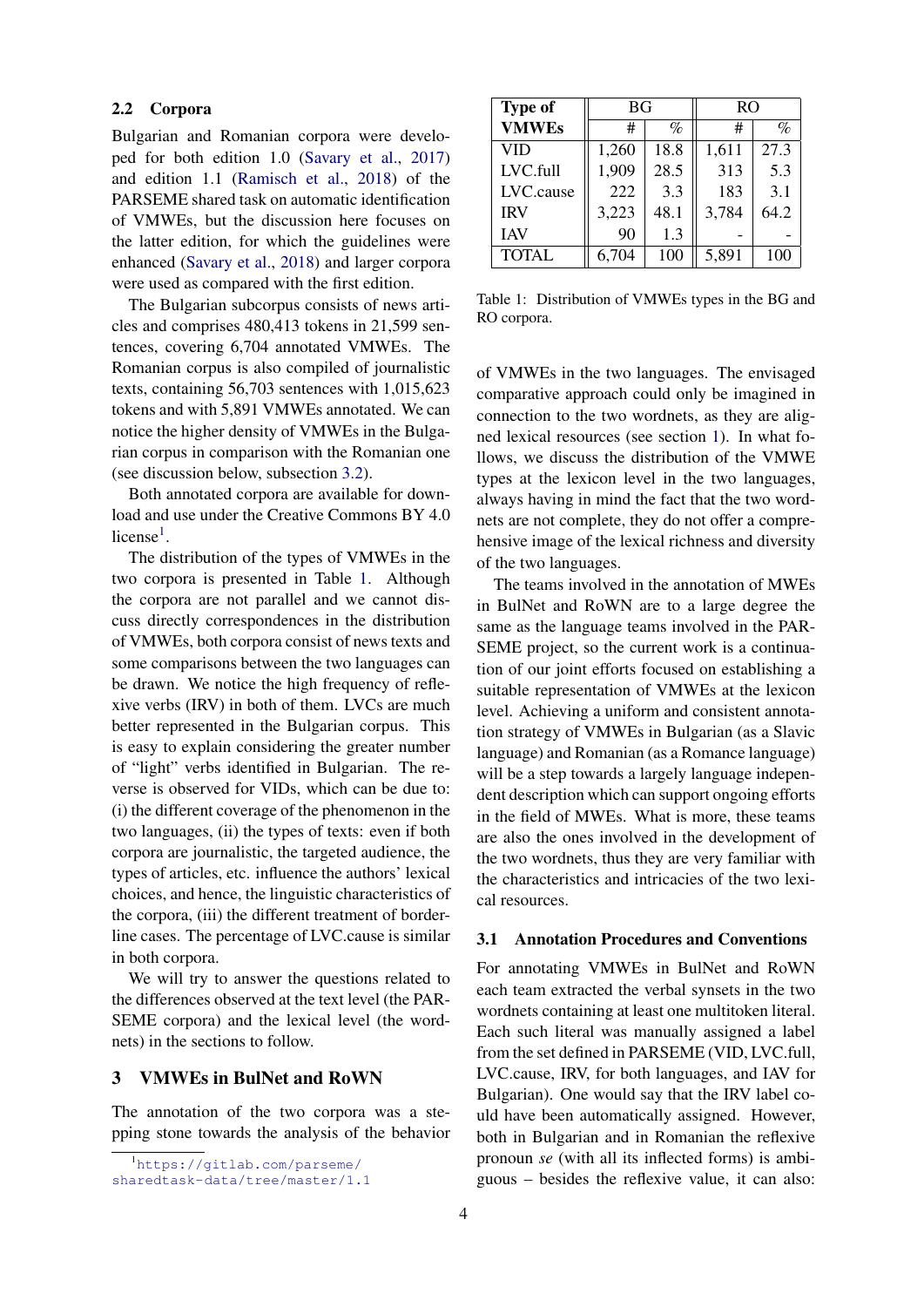(a) have an impersonal meaning in Romanian, e.g. RO *se întelege* (SE understand "everyone understands") – these cases are encoded as type NONE (see below), (b) express passive in both languages, e.g., BG *primerite se broyat rachno ˘* , RO *exemplele se numar˘ a manual ˘* (examples are counted manually) – these cases are not included in either wordnet, or (c) be part of a larger VID expression, e.g. RO *se sparge ˆın figuri* (SE break in figures, "boast") or BG *broya se na prăsti* (to be counted on fingers, "be in very small numbers") – and encoded as VID. Thus, manual annotation was necessary.

Wordnet principles of knowledge representation as well as the expand method for the development of BulNet and RoWN necessitated two additional labels: NONE and NO LEX. The first label (NONE) was introduced for those cases where the multitoken verbal literals are free phrases with a literal, compositional meaning not exhibiting the (semantic and morphosyntactic) characteristics of the VMWE classes, such as EN *find fault*, RO *culege nuci* (pick nuts), equivalent to the PWN synset {*nut:1*} (gloss: gather nuts), or BG *tantsuvam dzhayv* (dance jive) corresponding to the PWN synset {*jive:1*} (gloss: dance to jive music). The implementation of synsets containing free multitoken phrases was adopted in the cases where these constitute good or conventional translation equivalents to the respective lexicalized English concepts; in many cases these phrases qualify as collocations, or, at least, are likely to appear in running text in the given form.

The second label (NO LEX) is reserved for cases where a certain concept existing in PWN is not familiar in the languages under discussion and therefore could not be supplied with an exact correspondence (such as a VMWE or a conventional free phrase or collocation). These synsets have been annotated differently in Bulgarian and Romanian. In BulNet, a descriptive, gloss-like literal has been constructed which presents the concept but is unlikely to appear in running text, e.g., BG {*bera drebni bezkostilkovi plodove:1*}, EN {*berry:1*} (gloss: pick or gather berries). The Romanian team has decided on a different approach, leaving these literals empty, but adding a descriptive gloss to them. While the phenomenon of lexicalization is beyond the scope of the current study, we included these cases in the data in order to examine lexical gaps.

The Bulgarian team has annotated two additional categories: (i) cases with a mandatory pronominal accusative or dative clitic (*ACCT/DATT*), e.g., BG {*sarbi me:1 ˘* } (itch.3SG me.ME.1SG.ACC) – EN {*itch:2*} (gloss: have or perceive an itch); and (ii) borderline cases (*OTH*), e.g., BG *razpăvam na krăst* (spread on the cross "nail to the cross"), which is used both literally and figuratively. In the literal sense, each of the elements bears its own semantic load and the meaning is easily construable as compositional, thus not a VID, but nevertheless understood as a whole. The same may be observed with MWE terms which are more likely to be marked as VID: BG {*povdigam na kvadrat:1*} (raise to a square) and RO {*ridica la pătrat*} (raise to square), both corresponding to EN {*square:2*} (gloss: raise to the second power).

The *ACCT/DATT* and *OTH* categories fall outside the scope of this study due to the fact that they have not been part of the PARSEME annotation process, have not been consistently described as VMWEs and are not annotated in RoWN.

## <span id="page-3-0"></span>3.2 Distribution of VMWEs in BulNet and RoWN

The types of VMWEs in BulNet and RoWN and their distribution across categories are presented in Table [2.](#page-4-0) Unlike Romanian, Bulgarian verbs have the category of aspect, which means that for a given synset there may be two (or more) Bulgarian VMWEs with roughly the same meaning, e.g., *izpera pari* (perfective) – *izpiram pari* (imperfective), to which there is only one RO *spala ˘ bani* and one EN {*launder:2*} (gloss: convert illegally obtained funds into legal ones) counterpart. Prefixation may also result in the formation of aspectual pairs/triples, as almost all verbal prefixes may have a semantically bleached sense with predominantly aspectual meaning. In fact, in the above example, there is such a triple: BG *pera pari* (imperfective), *izpera pari* (perfective, formed by prefixation), *izpiram pari* (secondary imperfective, formed by suffixation from the perfective). In the context of VMWEs, this question has been discussed by Barbu Mititelu and Leseva [\(2018\)](#page-8-2). This is one of the main reasons for the greater number of VMWEs in Bulgarian as compared to Romanian (see columns BulNet (all) and RoWN in Table [2\)](#page-4-0). This is why for Bulgarian we also present the number of VMWEs where aspec-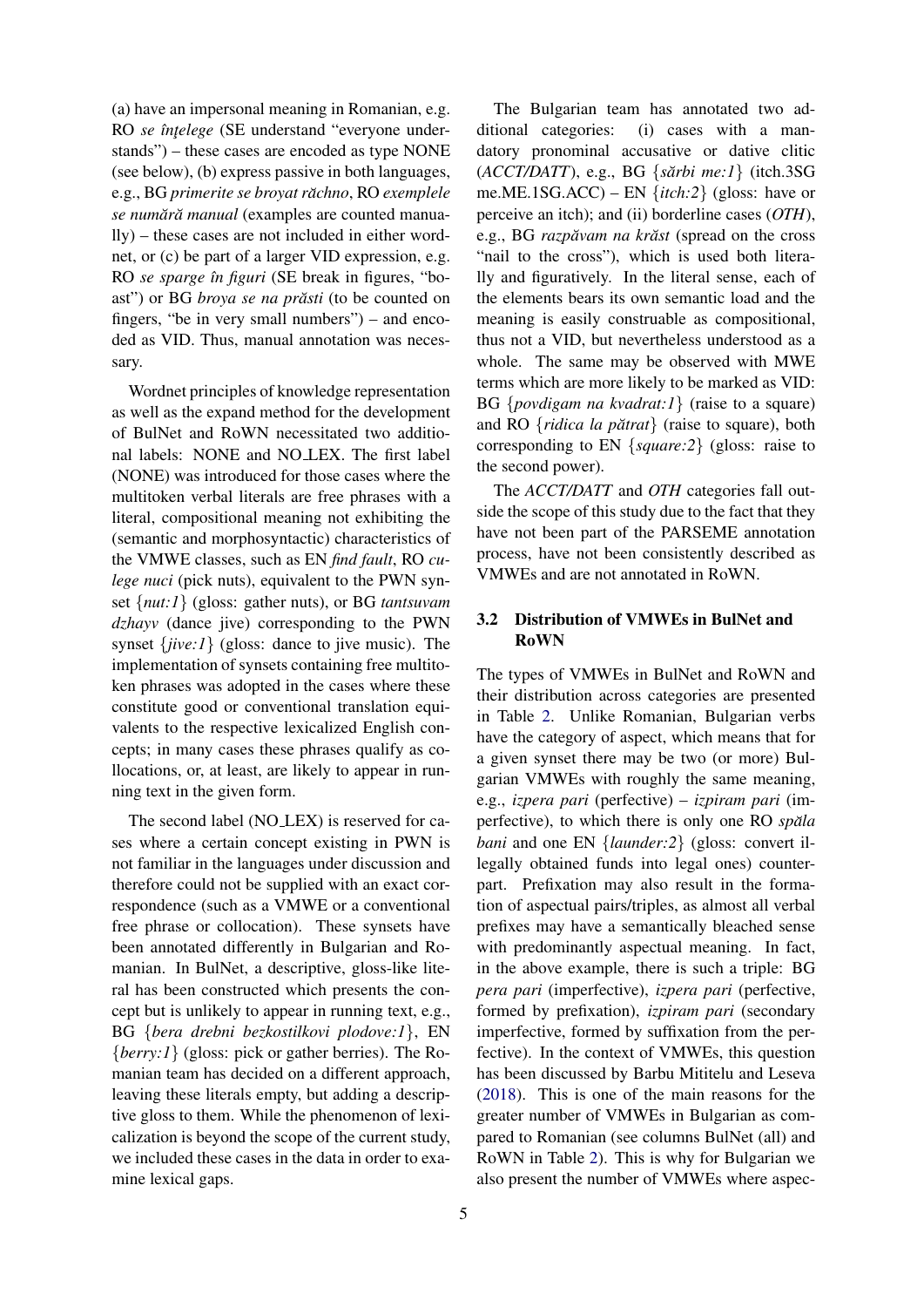<span id="page-4-0"></span>

| <b>Type of</b>   |       | BulNet (all)             | BulNet (asp. gr.) |      | RoWN  |      |
|------------------|-------|--------------------------|-------------------|------|-------|------|
| <b>VMWEs</b>     | #     | $\%$                     | #                 | %    | #     | $\%$ |
| VID              | 1,177 | 24.0                     | 775               | 23.9 | 614   | 35.1 |
| LVC.full         | 675   | 13.8                     | 465               | 14.4 | 102   | 5.8  |
| LVC.cause        | 112   | 2.3                      | 63                | 1.9  | 42    | 2.4  |
| <b>IRV</b>       | 2,779 | 56.7                     | 1,822             | 56.3 | 989   | 56.4 |
| <b>IAV</b>       | 54    | 1.1                      | 39                | 1.2  |       |      |
| <b>OTH</b>       | 51    | 1.0                      | 31                | 1.0  |       |      |
| <b>ACCT/DATT</b> | 53    | 1.1                      | 42                | 1.3  |       |      |
| Ambiguous        | -     | $\overline{\phantom{0}}$ |                   | -    | 5     | 0.3  |
| <b>TOTAL</b>     | 4,901 | 100                      | 3,237             | 100  | 1,752 | 100  |

Table 2: Distribution of VMWEs types (excluding 'NONE' and 'NO LEX') in BulNet and RoWN. For BulNet, we present number of total VMWEs (all) as well as data where aspectual verb pairs are grouped and counted as a single VMWE (asp. gr.).

tual pairs (suffix-based only) are counted as single VMWEs (columns BulNet (asp. gr.) of Table [2\)](#page-4-0) in order to facilitate comparison between the two languages.

For both languages the distribution of the types of VMWEs in the wordnets correlates with that in the corpus: data distribution in the lexicon mainly confirms language use. In both BulNet and RoWN the IRVs are the most numerous, ∼56%, followed by VIDs. It can be seen from the data (Table [2\)](#page-4-0) that the percentage of VIDs in Romanian is higher than in Bulgarian, in both the corpora (27.3 in Romanian to 18.8 in Bulgarian) and the wordnets (35.1 in Romanian to 24.0 in Bulgarian), while the opposite tendency is observed for LVCs.

The relatively small number of LVCs in the two wordnets, and especially in Romanian, is largely explainable by the fact that this type of VMWEs is not well established in the wordnet structure, and the teams who have worked on the two wordnets throughout the years have followed different conventions.

Moreover, the adopted principle within the WordNet framework has been to define separate synsets to account for the "light" verb senses, such as: {*give:5, pay:7*} (gloss: convey, as of a compliment, regards, attention, etc.; bestow), as in *Don't pay him any mind*, *pay attention*; *give the orders*, *Give him my best regards*; and {*make:1, do:1*} (gloss: engage in), as in *make love, not war*, *make an effort*, *make revolution*; *do research*, *do nothing*. As a result, the inclusion of LVCs in PWN was more of an exception rather than a rule. In view of the approach adopted in the initial stages of creation of RoWN and BulNet, LVCs were introduced primarily where no lexicalized verbs were found as a counterpart for the respective English synset, e.g., BG {*postavyam v shah:1, davam shah:1,...*}, RO {*da s¸ah:1*}, EN {*check:19*} (gloss: place into check). Well-established LVCs (frequently used in the language) were also added, especially if they have counterparts in PWN (see subsection [4.5\)](#page-7-0).

The existing lexicographic tradition has also played a part in the decisions made by the teams. For instance, Bulgarian dictionaries tend to encode primarily VIDs and IRVs and have largely neglected LVCs and IAVs (the existence of the latter is subject to debate). Only a few researchers outside the computational linguistics community have acknowledged the need for systematic lexicographic description and treatment of LVCs (cf. for instance [\(Korytkowska,](#page-9-16) [2008\)](#page-9-16)). The situation is similar in the Romanian lexicography: IRVs and VIDs are systematically recorded, and the latter also benefit dedicated dictionaries. Among them, (Mărănduc,  $2010$ ) is the most permissive and many phrases, LVCs among them, found their place in it.

Most VMWEs belong to only one type, irrespective of the number of their occurrences (i.e., synsets to which they belong) in one wordnet. However, in RoWN there are some literals which are annotated differently when belonging to different synsets, i.e., when having different meanings: e.g. *scoate fum* (give out smoke) is annotated as NONE when being in the synset corresponding to the English {*fume:4; smoke:4*} (gloss: emit a cloud of fine particles) and it is annotated as VID when belonging to the synset corresponding to the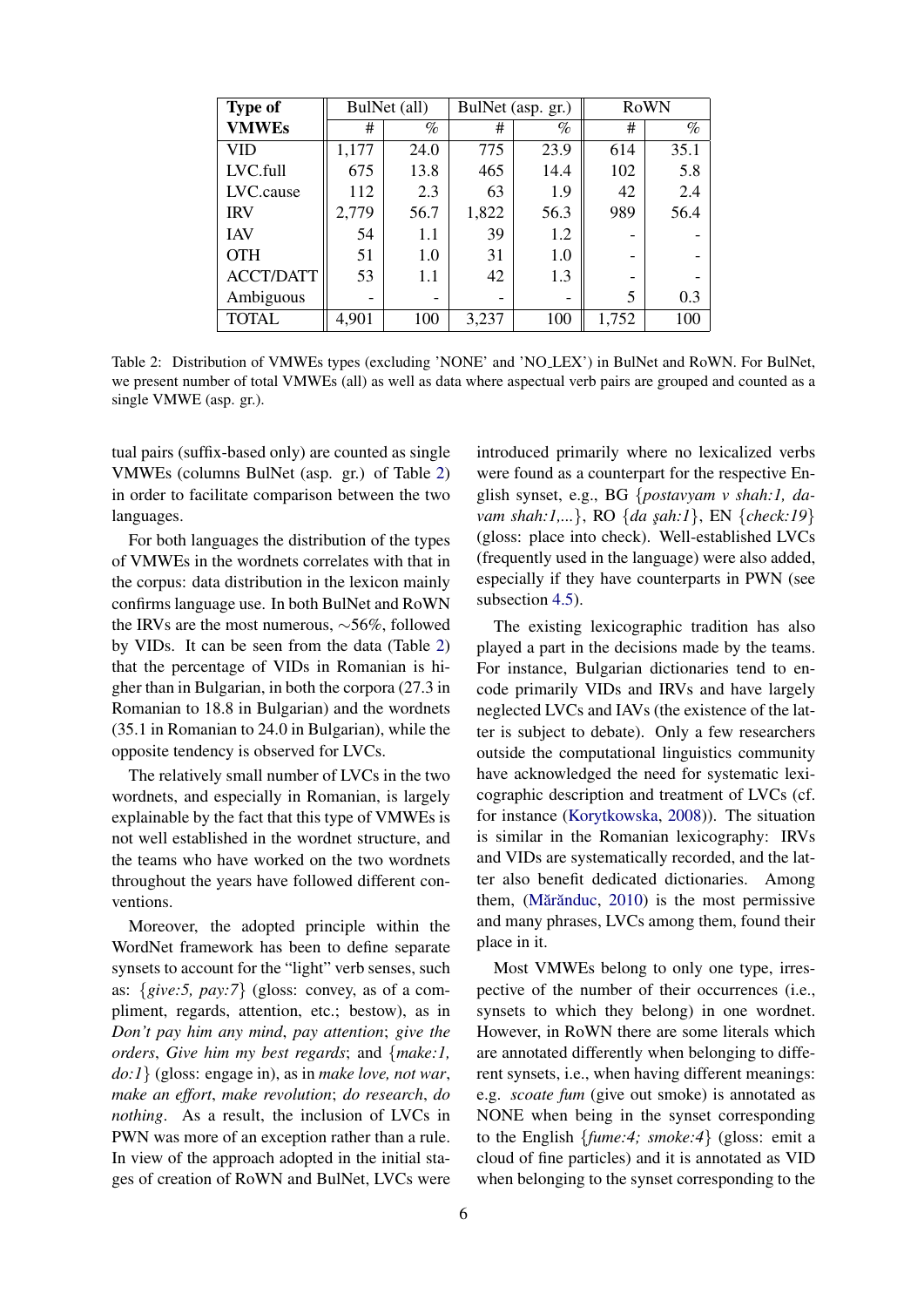English {*steam:3*} (gloss: get very angry).

## <span id="page-5-0"></span>4 Comparative Analysis of VMWEs in BulNet and RoWN

In this section we look comparatively at the VMWEs in the two wordnets: our interest is in the concepts which the two languages tend to lexicalize as VMWEs and, going even a bit further, to what degree the concepts in the two languages are lexicalized by the same type of VMWEs. As far as we are aware, this is the first time such a linguistic comparison is made, at least at the lexicon level. Although bilingual dictionaries [\(Kaldieva-Zaharieva,](#page-9-18) [1997\)](#page-9-18) show such correspondences, there have not been any studies dedicated to this aspect.

## 4.1 Overview

Table [3](#page-5-1) offers an overview of the number of synsets containing VMWEs in BulNet and RoWN. Out of the total number of verbal synsets, we show how many contain at least one VMWE, then the number of synsets in the set intersection of the sets of synsets containing VMWEs in the two wordnets. In the last row we calculated the number of synsets which in one language contain at least one VMWE, while in the other they contain none.

<span id="page-5-1"></span>

| Number of:              | <b>BulNet</b> | <b>RoWN</b> |
|-------------------------|---------------|-------------|
| # verbal synsets in WNs | 7,172         | 10,397      |
| # synsets with VMWEs in | 2,362         | 2,087       |
| each WN                 |               |             |
| # synsets with VMWEs in | 944           | 944         |
| both WNs                |               |             |
| # synsets with VMWEs in | 1,418         | 1,143       |
| only one WN             |               |             |

Table 3: Synsets with VMWEs in BulNet and RoWN

The set intersection of the synsets containing VMWEs in BulNet and in RoWN comprises 944 synsets, which represents 40% of the verbal synsets containing MWEs in BulNet and 45% of those in RoWN, thus showing a substantial overlap between the two wordnets, already indicative of some common tendencies in the two languages with respect to the way in which verbal concepts are lexicalized. In comparison, the intersection of synsets containing VMWEs between BulNet and PWN is 664, and between RoWN and PWN is 656, counting the multiword literals in PWN synsets, as VMWEs are not annotated in PWN.

The literals from corresponding BulNet and RoWN synsets are considered translation equivalents. There are 3,656 such literal-to-literal relations where the literals are VMWEs or multitoken free phrases (marked as NONE), and their distribution is presented in Table [4](#page-5-2) (in the current section, for the purposes of comparison, suffix-based aspectual pairs in Bulgarian are counted as a single VMWE).

<span id="page-5-2"></span>

|      |            | <b>BulNet</b> |     |       |             |
|------|------------|---------------|-----|-------|-------------|
|      |            | VID           | LVC | IRV   | <b>NONE</b> |
| RoWN | VID        | 192           | 16  | 99    | 140         |
|      | <b>LVC</b> | 41            | 44  | 75    | 138         |
|      | <b>IRV</b> | 151           | 64  | 2,023 | 148         |
|      | NONE       | 49            | 5   | 96    | 263         |

Table 4: Distribution of VMWE literal-to-literal correspondences between BulNet and RoWN

Table [5](#page-5-3) reflects the number of synsets where there is a direct correspondence between VMWE types (cf. Table [4](#page-5-2) which shows the number of all literal-to-literal relations, including multiple cases within the same synsets). Such cases represent 72.7% of the synsets in the intersection. That is indicative of the two languages' strong tendency of lexicalizing the same concepts by means of the same type of VMWEs.

<span id="page-5-3"></span>

|             | # BG-RO literal pairs |     |    |    |              |
|-------------|-----------------------|-----|----|----|--------------|
|             | of the same type      |     |    |    |              |
| <b>Type</b> |                       |     |    | 4+ | <b>Total</b> |
| <b>IRV</b>  | 289                   | 123 | 30 | 16 | 458          |
| VID         | 54                    | 15  |    |    | 70           |
| LVC.full    | 13                    |     |    |    | 14           |
| LVC.cause   |                       |     |    |    |              |
| <b>NONE</b> | 131                   | 11  |    |    | 143          |

Table 5: Number of synsets with literal-to-literal correspondence of VMWE types in BulNet and RoWN

In what follows, we analyze the cases where there is asymmetry between the Romanian and the Bulgarian data – cases where there is a VMWEs only in one of the languages but not in the other (section [4.2\)](#page-6-0), and the specifics of the non-VMWE multitoken phrases and their place in the WordNet structure (section [4.3\)](#page-6-1).

We further illustrate equivalent synsets representing the three most frequent categories – IRV (section [4.4\)](#page-7-1), LVC (section [4.5\)](#page-7-0) and VID (section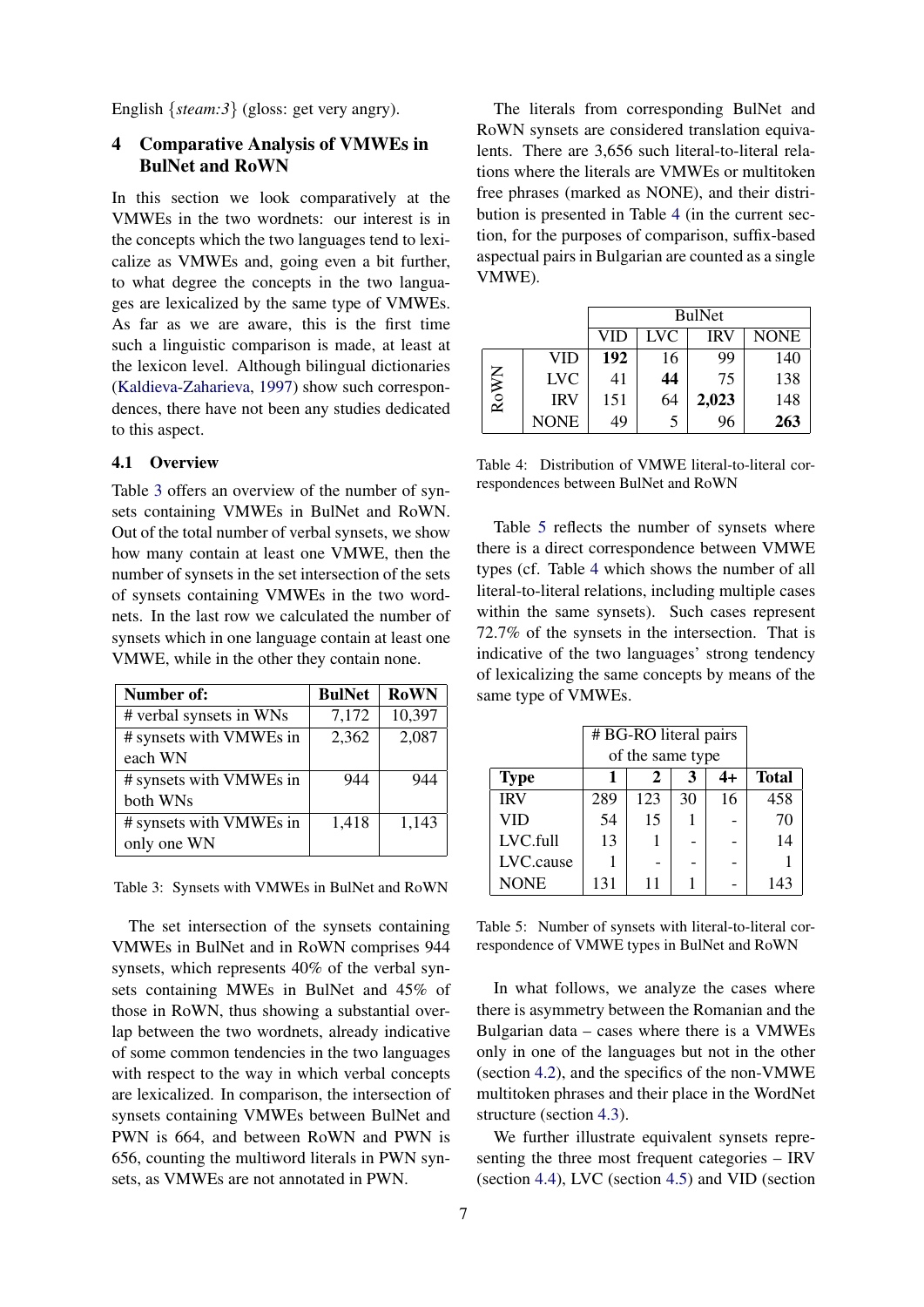[4.6\)](#page-7-2), and discuss the similarities as well as the differences in expressing the relevant concepts in the two languages. The corresponding PWN synsets are also presented to facilitate the understanding of the Bulgarian and the Romanian synsets.

#### <span id="page-6-0"></span>4.2 VMWEs from either Wordnet with no VMWE correspondence in the other one

There are 1,418 synsets in BulNet which contain a VMWE with no corresponding VMWE in RoWN, and 1,143 synsets with a VMWE only in RoWN. Several cases were identified:

(i) the synset in one of the languages contains at least one VMWE, while its counterpart in the other language consists of simple-word literals: 805 cases in the BulNet data and 955 cases from RoWN: BG {*spya leten săn:1, estiviram:1*}, RO {*estiva:1*}, EN {*estivate:1, aestivate:1*} (gloss: sleep during summer);

(ii) the synset in one of the languages contains at least one VMWE of the types adopted in the PARSEME project or is expressed by a free phrase (marked as NONE or NO LEX), while in the other language it is not lexicalized: 129 synsets in the BulNet data – out of which 39 are VMWEs (LVC, VID, IRV or IAV), 45 are conveyed by a free phrase marked as NONE and the remaining 45 – as descriptive phrases marked as NO LEX: BG {*implantiram se:1*}, RO {*no correspondence*}, EN {*implant:2*} (gloss: become attached to and embedded in the uterus); no such cases are found in the RoWN data since the nonlexicalized synsets in BulNet are supplied with a descriptive literal (marked as NO LEX) and thus are present in the BulNet dataset;

(iii) the synset in one of the languages contains a VMWE, but its counterpart in the other wordnet has not yet been implemented so there is no information regarding its lexicalization  $-342$  cases in the BulNet data and 188 cases in the RoWN: BG {*izmivam si rătsete:1, izmiya si rătsete:1*}, RO {*not implemented*}, EN {*wash one's hands:1*} (gloss: to absolve oneself of responsibility or future blame);

(iv) the synset is language specific (denotes a concept which is typical of one of the languages and is not present or at least not implemented in the other wordnet or in PWN) and contains a VMWE – 142 cases in the data from BulNet and none in RoWN: BG {*edva se dărzha na kraka:1* } (can barely stand on one's feet (with fatigue)).

## <span id="page-6-1"></span>4.3 Non-VMWE Multitoken Phrases and Lexicalization

As discussed earlier (section [3\)](#page-2-0), non-VMWE multitoken phrases have been encoded in the two wordnets (1,209 in BulNet and 1,217 in RoWN). We may even argue that a number of literals in PWN also fall in this category, e.g., EN *make pure:1*, *use of goods and services:1*, *make unnecessary:1*, although the precise number of these cases is unknown.

In the two languages under discussion non-VMWE multitoken literals have been implemented largely by way of compensating for lexical gaps where a free phrase constitutes a widely used translation equivalent. Although the differences in the lexicalization patterns across languages may be quite idiosyncratic, certain trends have emerged from the analysis of the data. Here we illustrate one such trend: in a number of cases where the Bulgarian and the Romanian wordnet teams have resorted to encoding non-VMWE multitoken phrases, we find in PWN a lexicalization pattern typical for English where an argument is incorporated in the conceptual structure of a verb and the name of this argument gives the name of the respective predicate [\(Jackendoff,](#page-9-19) [1990\)](#page-9-19). Such verbs are found across classes of verbs more or less systematically. The example below illustrates incorporated Theme-argument verbs – the item undergoing some influence or change (bearing the semantic role of Theme) gives the name of the predicate relation: BG: {săbiram perli:1, săbera perli:1} (lit. gather pearls), RO {*pescui perle:1*} (lit. fish pearls), EN: {*pearl:1*} (gloss: gather pearls, from oysters in the ocean). Apart from this synset, there are a number of other synsets in the same local WordNet tree (synsets with a common hypernym {*gather:1, garner:3, collect:3, pull together:1*}) whose common definition may be posited as "gather X...", where X is nuts/clams/oysters,..: {*nut:1*}, {*clam:1*}, {*oyster:1*}, respectively. The Bulgarian and the Romanian counterparts of these verbs are combinations of the type  $V +$  object NP, where the NP corresponds to the English incorporated Theme-argument. The productivity of this pattern is reflected in the productivity of zero derivation.

Another visible trend is for English synsets to contain a one-word compound or a metaphor which in the languages under discussion is conveyed by a free phrase: BG {*parkiram uspo-*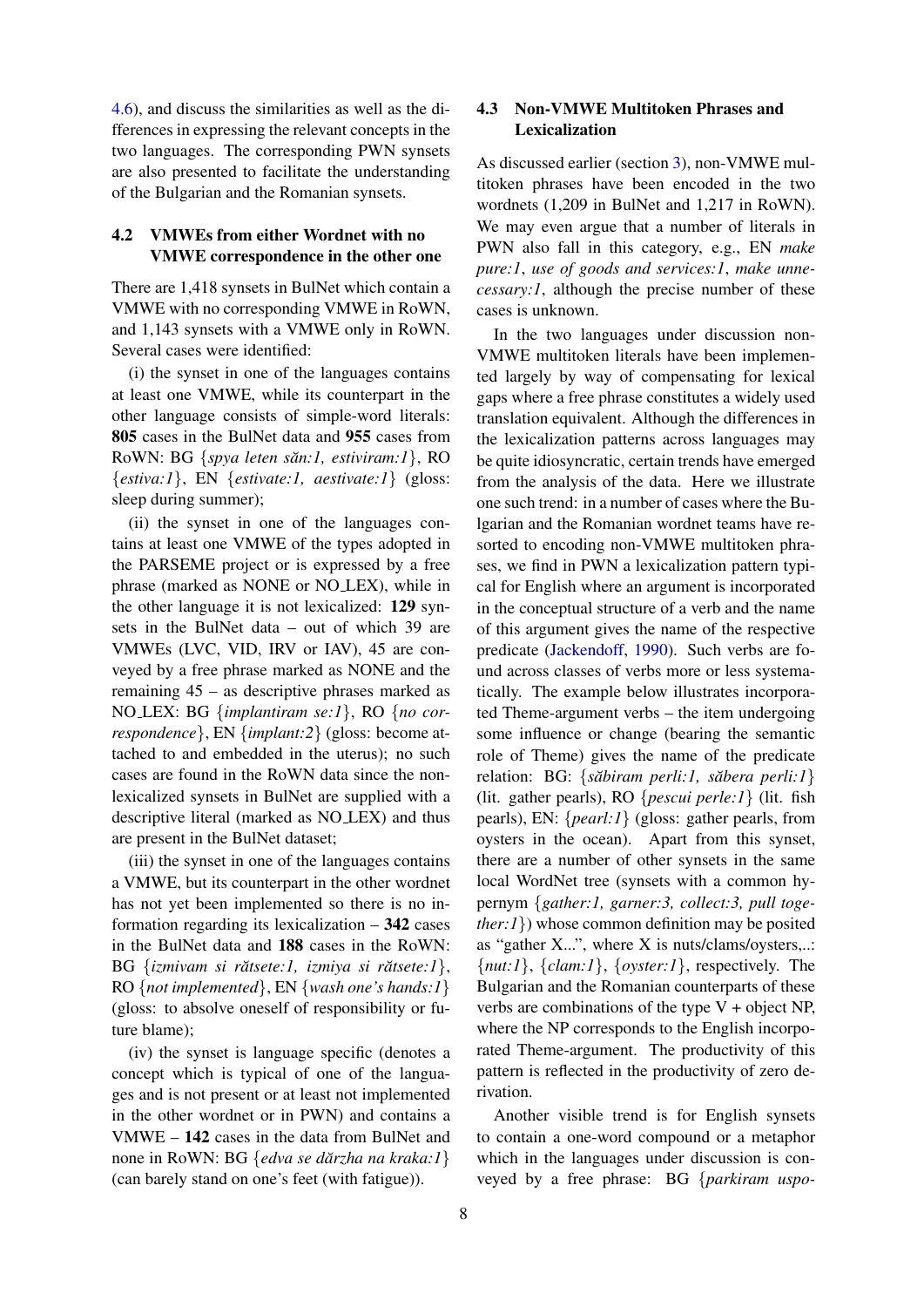*redno:1, parkiram paralelno:1*}, RO {*parca lateral:1*}, EN {*parallel-park:1*} (gloss: park directly behind another vehicle).

## <span id="page-7-1"></span>4.4 Analysis of IRVs – Correspondences and **Differences**

As straightforwardly visible from the data, IRVs are by far the most represented category in the RoWN – BulNet intersection, which is to be expected, taking into account the semantics of the reflexive verbs in the two languages [\(Slavcheva,](#page-10-7) [2006\)](#page-10-7).

Analyzing the semantic primes [\(Koeva et al.,](#page-9-7) [2016\)](#page-9-7) of these IRVs, we notice that more than a quarter of them are verb.change (125). The next well represented semantic prime is verb.motion (81). Others are verb.stative (48), verb.social (45), verb.communication (31), etc. Here is an example of VMWEs of another semantic prime, verb.emotion (with 22 expressions altogether), in two rich synsets: RO {*[se] ˆınfuria*:2 IRV, *[se] enerva*:1 IRV, *[se] irita*:1 IRV, *[se] mania ˆ* :1 IRV, *[se] supara ˘* :1 IRV}, BG {*yadosvam se*:3 IRV, imperf., *yadosam se*:3 IRV, perf., *razsărdvam se*:1 IRV, *imperf., razsărdya se*:1 IRV, perf., *gnevya se*:1 IRV, imperf., *razgnevyavam se*:1 IRV, imperf., *razgnevya se*:1 IRV, imperf.}, EN {*anger*:2, *see red*:1 VID} (gloss: become angry).

## <span id="page-7-0"></span>4.5 Analysis of LVCs – Correspondences and **Differences**

Besides what has already been discussed in section [3.2,](#page-3-0) the reasons for the difference in the number of LVCs in the two wordnets and the respective PAR-SEME corpora are due to the number and frequency of "light" verbs involved in the LVCs in the two languages. In the PARSEME corpus, we find 9 different verbs heading Romanian LVCs, most of them with a considerable number of occurrences, while in the Bulgarian corpus, the verbs that head LVCs are more than 100, and approximately half of them have more than 5 occurrences. Similarly, in RoWN we see 21 light verbs, only 5 of them having more than 5 occurrences, and 118 in BulNet, of which 32 have relatively high frequency.

It has become apparent that different teams construe the scope of the light verbs differently. Although the PARSEME project outlines some guidelines for identifying LVCs, the judgment of a verb as semantically bleached, which is a key point in the LVC identification process, remains subjective. It is the approach for many languages to

identify a limited set of highly frequent verbs and consider them as most likely light verb candidates in combination with a predicative noun. The Bulgarian team have considered a broader range of high frequency verbs and their synonyms (in Bul-Net) as possible heads of LVCs and have applied manual verification to LVC candidates [\(Stoyanova](#page-10-8) [et al.,](#page-10-8) [2016\)](#page-10-8). The attempt has been to uncover the true extent of the phenomenon in the language without limiting it beforehand.

It is a well-known fact that LVCs often have a single verb counterpart which is derivationally related to the eventive noun in the respective VMWE, e.g. BG *resha/V – reshenie/N – vzemam reshenie/VMWE*, EN *decide/V – a decision/N – make a decision/VMWE*, RO *decide/V – o decizie/N – lua o decizie/VMWE*. Bearing in mind the structure of wordnets and other factors pointed out in section [3.2,](#page-3-0) in many cases wordnet developers have given preference to the single verb and have left out possible LVCs conveying the same meaning: for example, the LVC RO *face o vizită* (pay a visit), although synonymous with the verb *vizita*, is not included in any synset in which *vizita* occurs, in spite of their identical meaning(s).

Due to the above reasons, we find considerable discrepancy in the numbers of LVCs in RoWN and BulNet – only 44 cases of LVC–LVC correspondences (Table [4\)](#page-5-2).

An example of LVC–LVC correspondence is provided by the following synsets, in which the choice of VMWE literals is supported by the PWN data: RO {*lua parte*:2 LVC.full, *participa*:5}, BG: {*uchastvam*:2, *vzemam uchastie*:1 LVC.full,*vzema uchastie*:1 LVC.full}, EN {*participate*:1, *take part*:1 LVC.full} (gloss: share in something).

With the prerequisites made so far, in the majority of the cases found in the data, an LVC in one of the languages under discussion corresponds to a free phrase collocation in the other.

### <span id="page-7-2"></span>4.6 Analysis of VIDs – Correspondences and **Differences**

Due to their characteristics VIDs are both easily recognizable and well-represented in lexical resources, including in PWN, which has most likely influenced the choice of VIDs to encode in BulNet and ROWN: BG {*cheta mezhdu redovete*:1 VID, *prochitam mezhdu redovete*:1 VID, *procheta mezhdu redovete*:1 VID}, RO {*citi printre rânduri*:1 VID}, EN {*read between the lines*:1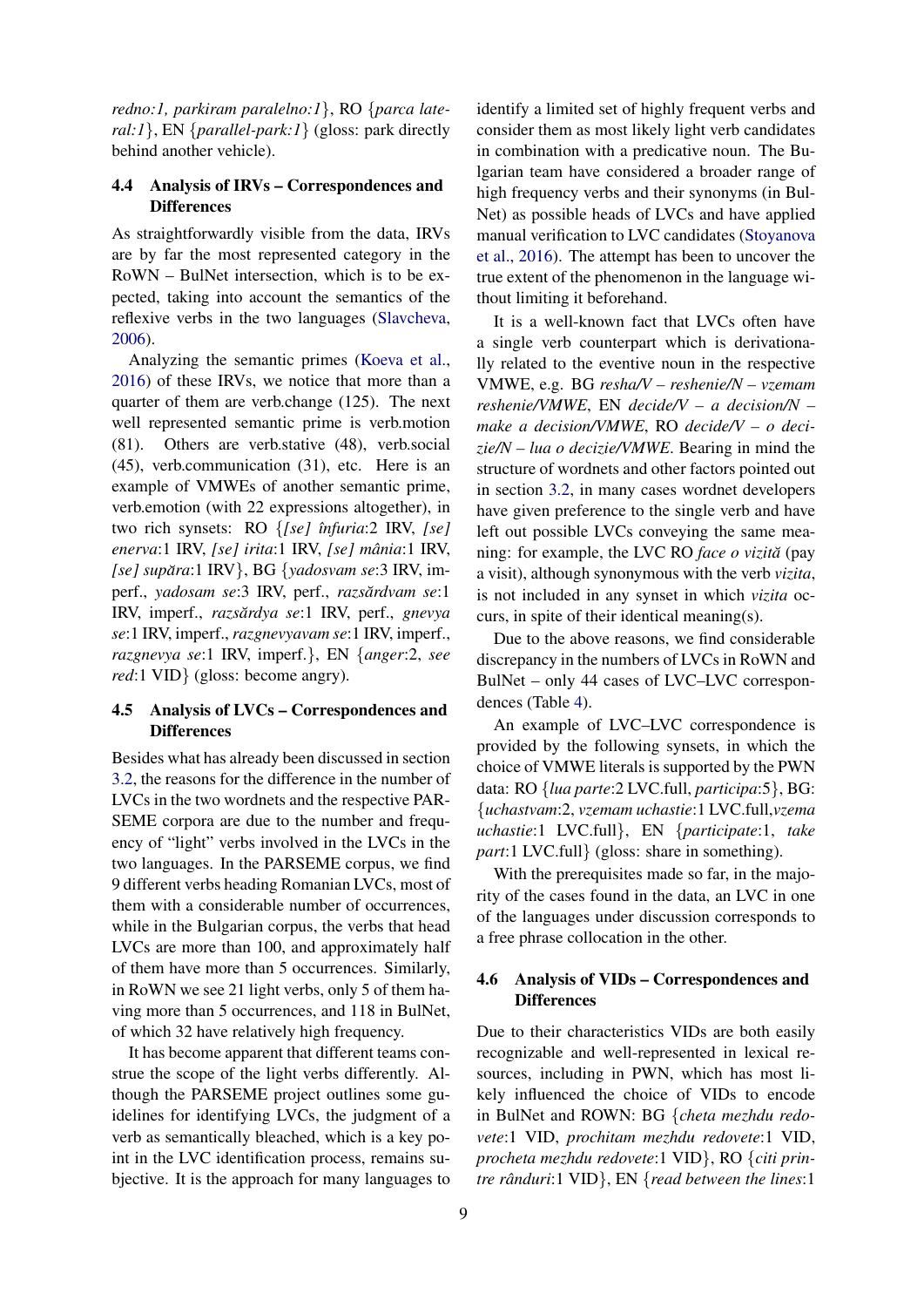VID} (gloss: read what is implied but not expressed on the surface).

More interesting cases are represented by mismatches in the two languages. Here is an example illustrating the situation when a Romanian synset contains a VID and the Bulgarian has an expression annotated as NONE. The Romanian expression has the structure transitive verb + direct object realized as a definite noun, *vârsta*, and it answers positively the test for lexical inflexibility from the annotation guidelines. The Bulgarian counterpart includes both  $V +$  direct object NP and  $V + AP$ with the literal meaning of "reach majority" or "become a major": BG {(do)stigam pălnoletie:1; *(do)stigna palnoletie ˘* :1; *navarshvam p ˘ alnoletie ˘* :1; *navarsha p ˘ alnoletie ˘* :1; *stavam palnoleten ˘* :1; s*tana pălnoleten*:1}, RO {*avea vârsta*:1 VID} (have the age), EN {*come of age*:1} (gloss: reach a certain age that marks a transition to maturity).

The next example illustrates the case of a Bulgarian VID whose equivalent in Romanian is a free word combination made up of the verb *fi* (be) and the adjectival locution *de ajutor* (of help "helpful"). The Bulgarian counterpart consists of the verb *davam* (give, lend) or *udryam* (hit) and the noun *ramo* (shoulder), with a possible insertion of *edno* (one) ("give a/one shoulder"): BG {*davam ramo*:2 VID; *dam ramo*:1 VID; *davam edno ramo*:1 VID; *dam edno ramo*:1 VID; *udryam edno ramo*:1 VID; *udarya edno ramo*:1 VID}; RO  $\{$ *fi de ajutor*:1 $\}$ , EN  $\{$ help out:1 $\}$  (gloss: be of help, as in a particular situation of need).

### 5 Conclusions and Future Work

The comparative overview of the representation of VMWEs in BulNet and RoWN can be a starting point for drawing conclusions about the scope and the distribution of VMWEs in Bulgarian and Romanian, as well as for establishing good practices for the description of VMWEs in wordnets in general.

The work presented here has helped in determining essential features of the description and classification of VMWEs with a view to facilitating the future applications of the resources: morphosyntactic and inflectional description, which enables the recognition of VMWEs in running text, description of VMWE variants (e.g., aspectual verb pairs, prefixed verbs, possible modification of components, etc.), derivational information to identify VMWE derivatives, etc.

Analyzing VMWEs comparatively at the lexical level as reflected in the two wordnets under discussion gives a new, outsider's perspective at the annotation of VMWEs and allows for studying not only the similarities and dissimilarities between languages, but also the understanding and application of annotation guidelines cross-linguistically and emerges as a viable procedure in the validation of the annotation performed for a given language.

As a multilingual lexical-semantic resource, wordnets have numerous applications in machine and machine-aided translation. Addressing the issues of VMWEs in a unified way across wordnets, will widen the possibilities of their use.

Beyond translation, it will provide language material for the study of lexicalization, crosslinguistic semantic analysis of VMWEs, metaphors, etc.

## 6 Acknowledgments

Part of this work has been undertaken under the bilateral project *Enhancing Multilingual Language Resources with Derivationally Linked Multiword Expressions* (2018–2020) between the Institute for Bulgarian Language at the Bulgarian Academy of Sciences and the Research Institute for Artificial Intelligence at the Romanian Academy. Another part has been undertaken under the project *Multilingual Resources for CEF.AT in the legal domain (2017-EU-IA-0136) - MARCELL*. Both teams would like to thank the four anonymous reviewers for the valuable suggestions and hard work. The Bulgarian team would also like to thank Valentina Stefanova for participating in the annotation phase.

#### References

- <span id="page-8-1"></span>Timothy Baldwin, Colin Bannard, Takaaki Tanaka, and Dominic Widdows. 2003. An empirical model of multiword expression decomposability. In *Proceedings of the ACL Workshop on Multiword Expressions: Analysis, Acquisition and Treatment*, pages 89–96. ACL.
- <span id="page-8-0"></span>Verginica Barbu Mititelu. 2013. Increasing the effectiveness of the romanian wordnet in nlp applications. *CSJM*, 21(3):320–331.
- <span id="page-8-2"></span>Verginica Barbu Mititelu and Svetlozara Leseva. 2018. Derivation in the domain of multiword expressions. In Manfred Sailer and Stella Markantonatou, editors, *Multiword expressions: Insights from a multi-*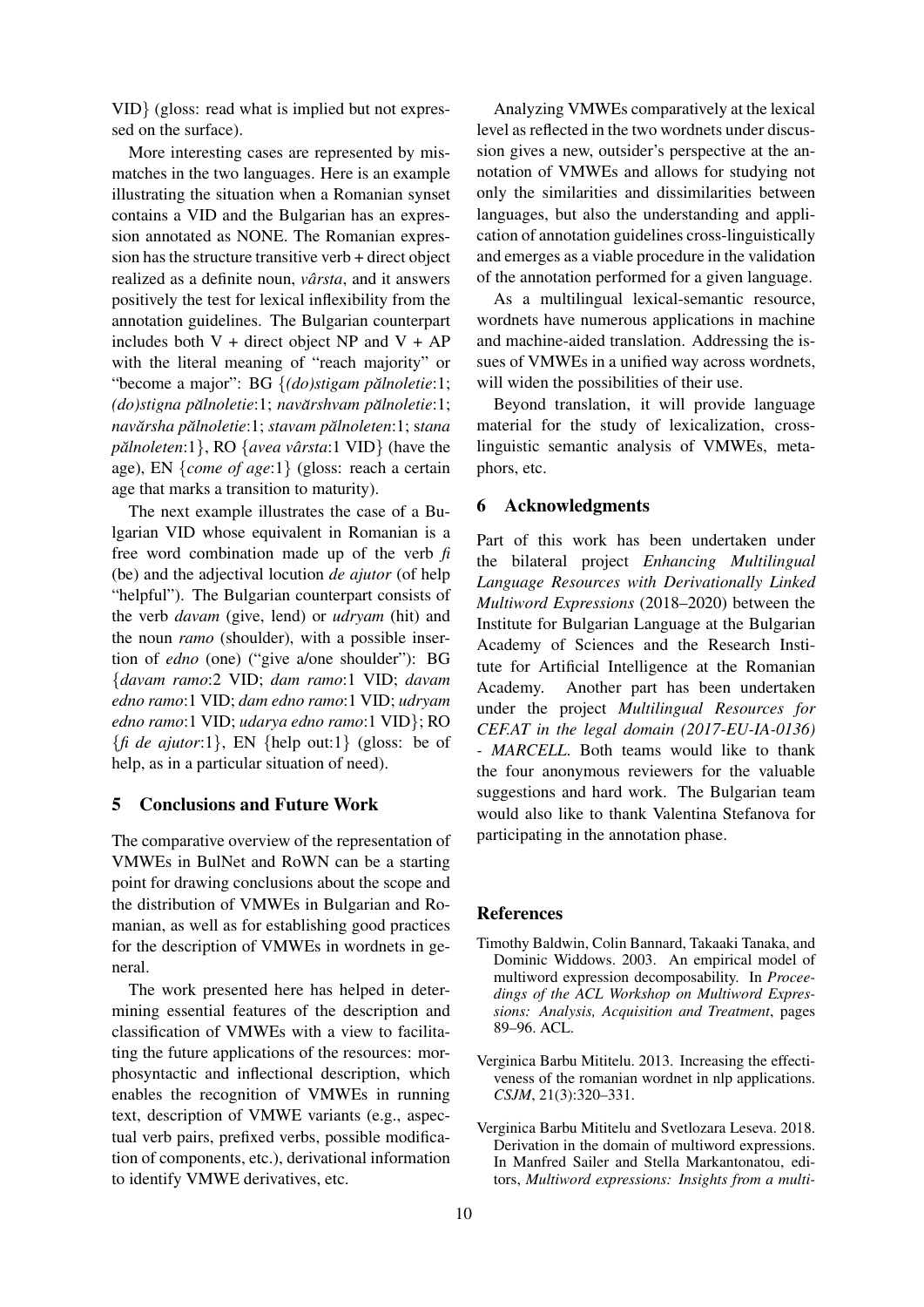*lingual perspective*, Phraseology and Multiword Expressions, pages 215–246. Language Science Press.

- <span id="page-9-12"></span>Verginica Barbu Mititelu, Svetlozara Leseva, and Dan Tufis. 2017. The Bilateral Collaboration for the Post-BalkaNet Extension of the Bulgarian and the Romanian Wordnets. In *Proceedings of the International Jubilee Conference of the Institute for Bulgarian Language Prof. Lyubomir Andreychin (Sofia 15 – 16 May 2017)*, pages 192–200. Institute for Bulgarian Language Prof. Lyubomir Andreychin.
- <span id="page-9-11"></span>Verginica Barbu Mititelu and Maria Mitrofan. 2019. Leaving no stone unturned when identifying and classifying verbal multiword expressions in the romanian wordnet. In *Proceedings of the 10th Global WordNet Conference*, page in press, Wroclaw, Poland.
- <span id="page-9-5"></span>Tsvetana Dimitrova, Ekaterina Tarpomanova, and Borislav Rizov. 2014. Coping with Derivation in the Bulgarian WordNet. In *Proceedings of the Seventh Global Wordnet Conference (GWC 2014)*, pages 109–117.
- <span id="page-9-2"></span>Christiane Fellbaum, editor. 1998. *WordNet: An Electronic Lexical Database*. Cambridge, MA: MIT **Press**.
- <span id="page-9-19"></span>Ray S. Jackendoff. 1990. *Semantic Structures*. MIT Press, Cambridge.
- <span id="page-9-18"></span>Stefana Kaldieva-Zaharieva. 1997. *Romanian-Bulgarian Phrasal Dictionary*. BAS Marin Drinov.
- <span id="page-9-4"></span>Svetla Koeva. 2008. Derivational and morphosemantic relations in Bulgarian Wordnet. *Intelligent Information Systems*, pages 359–368.
- <span id="page-9-3"></span>Svetla Koeva, Svetlozara Leseva, Borislav Rizov, Ekaterina Tarpomanova, Tsvetana Dimitrova, Hristina Kukova, and Maria Todorova. 2011. Design and development of the Bulgarian Sense-Annotated Corpus. In *Proceedings of the Third International Corpus Linguistics Conference (CILC), 7-9 April 2011, Valencia, Spain*, pages 143–150. Universitat Politecnica de Valencia.
- <span id="page-9-7"></span>Svetla Koeva, Svetlozara Leseva, Ivelina Stoyanova, Tsvetana Dimitrova, and Maria Todorova. 2016. Automatic prediction of morphosemantic relations. In *Proceedings of the Eighth Global Wordnet Conference*, pages 168–176. University Al. I. Cuza Publishing House.
- <span id="page-9-16"></span>Małgorzata Korytkowska. 2008. Sachetaniyata glagol plyus sashtestvitelno kato leksikolozhki i leksikografski problem. / verb–noun combinations as a lexicological and lexicographic problem. *Izsledvaniya po frazeologiya, leksikologiya i leksikografiya (v pamet na prof. Keti Ankova-Nicheva) / Studies in Phraseology, Lexicology and Lexicography (in memory of Prof. Keti Ankova-Nicheva)*, pages 227–232.
- <span id="page-9-9"></span>Svetlozara Leseva, Ivelina Stoyanova, and Maria Todorova. 2018. Classifying Verbs in WordNet by Harnessing Semantic Resources. In *Proceedings of CLIB 2018*, pages 115–125, Sofia, Bulgaria.
- <span id="page-9-6"></span>Svetlozara Leseva, Maria Todorova, Tsvetana Dimitrova, Borislav Rizov, Ivelina Stoyanova, and Svetla Koeva. 2015. Automatic classification of wordnet morphosemantic relations. In *Proceedings of BS-NLP 2015, Hissar, Bulgaria*, pages 59–64.
- <span id="page-9-1"></span>George A. Miller. 1995. Wordnet: A lexical database for english. *Communications of the ACM*, 38(11):39–41.
- <span id="page-9-17"></span>Cătălina Mărănduc. 2010. *Dictionar de expresii*, *locutiuni și sintagme ale limbii române*. Corint, Bucharest.
- <span id="page-9-14"></span>Istvan Nagy, Veronika Vincze, and Richard Farkas. 2013. Full-coverage Identification of English Light Verb Constructions. In *Proceedings of the International Joint Conference on Natural Language Processing, Nagoya, Japan, 14-18 October 2013*, pages 329–337. University of Hamburg.
- <span id="page-9-10"></span>Ian Niles and Adam Pease. 2001. Towards a standard upper ontology. In *Proceedings of the 2nd International Conference on Formal Ontology in Information Systems*, pages 2–9.
- <span id="page-9-8"></span>Carlos Ramisch, Silvio Ricardo Cordeiro, Agata Savary, Veronika Vincze, Verginica Barbu Mititelu, Archna Bhatia, Maja Buljan, Marie Candito, Polona Gantar, Voula Giouli, Tunga Güngör, Abdelati Hawwari, Uxoa Iñurrieta, Jolanta Kovalevskaitė, Simon Krek, Timm Lichte, Chaya Liebeskind, Johanna Monti, Carla Parra Escartín, Behrang QasemiZadeh, Renata Ramisch, Nathan Schneider, Ivelina Stoyanova, Ashwini Vaidya, and Abigail Walsh. 2018. Edition 1.1 of the PARSEME Shared Task on Automatic Identification of Verbal Multiword Expressions. In *Proceedings of the Joint Workshop on Linguistic Annotation, Multiword Expressions and Constructions (LAW-MWE-CxG-2018)*, pages 222– 240.
- <span id="page-9-13"></span>Borislav Rizov, Tsvetana Dimitrova, and Verginica Barbu Mititelu. 2015. Hydra for web: A multilingual wordnet viewer. In *Proceedings of the 11th International Conference Linguistic Resources and Tools for Processing the Romanian Language*, pages 19-30, Iasi, Romania.
- <span id="page-9-0"></span>Horacio Rodriguez, Salvador Climent, Piek Vossen, Laura Bloksma, Wim Peters, Antonietta Alonge, Francesca Bertagna, and Adriana Roventini. 1998. The top-down strategy for building eurowordnet: Vocabulary coverage, base concepts and top ontology. *Computers and the Humanities*, 32(2-3):117– 152.
- <span id="page-9-15"></span>Ivan A. Sag, Timothy Baldwin, Francis Bond, Ann A. Copestake, and Dan Flickinger. 2002. Multiword Expressions: A Pain in the Neck for NLP. In *Proceedings of the Third International Conference on*